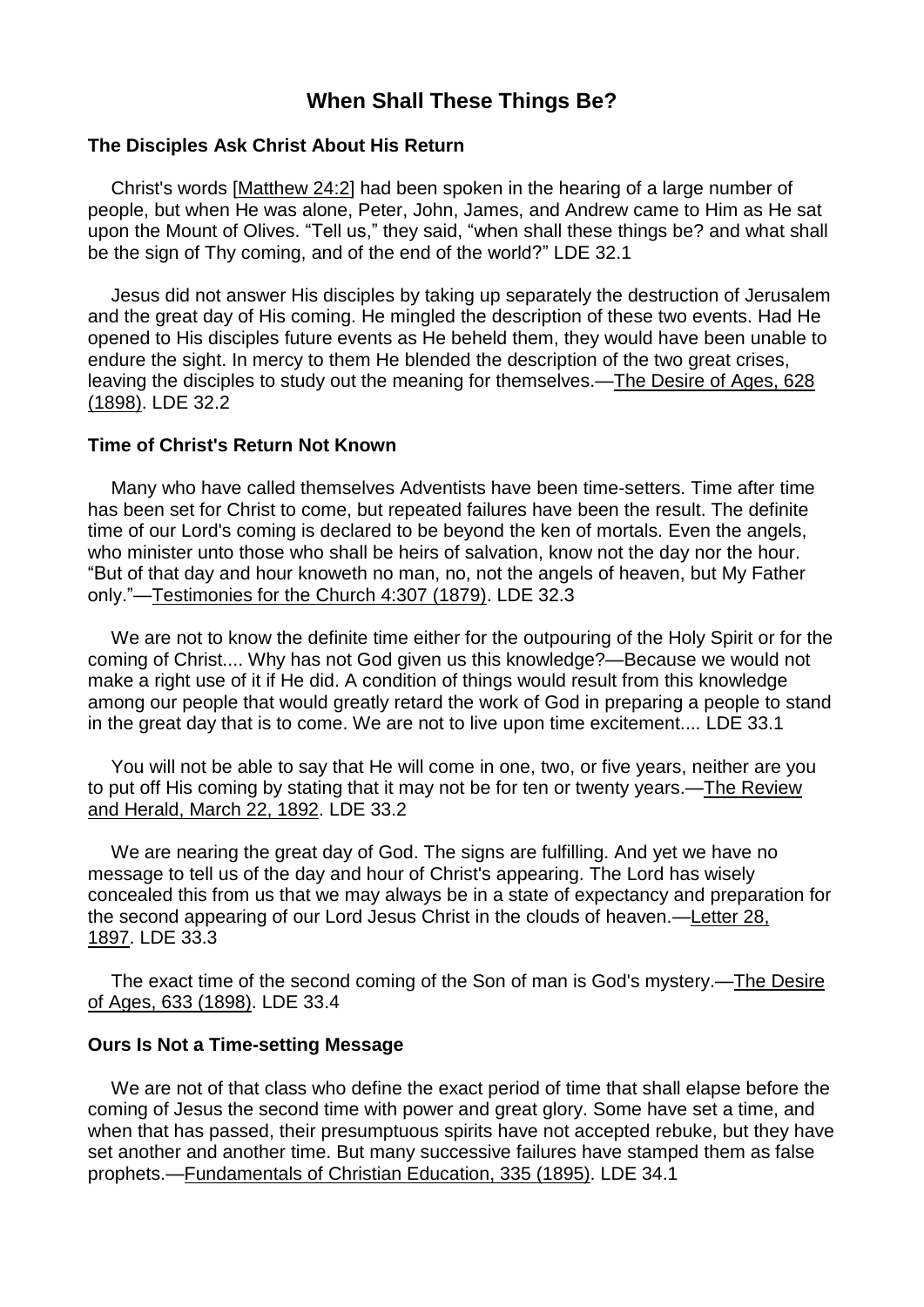God gives no man a message that it will be five years or ten years or twenty years before this earth's history shall close. He would not give any living being an excuse for delaying the preparation for His appearing. He would have no one say, as did the unfaithful servant, "My lord delayeth his coming," for this leads to reckless neglect of the opportunities and privileges given to prepare us for that great day.—The [Review](https://m.egwwritings.org/en/book/821.19819#19819) and Herald, [November](https://m.egwwritings.org/en/book/821.19819#19819) 27, 1900. LDE 34.2

## **Time-setting Leads to Unbelief**

Because the times repeatedly set have passed, the world is in a more decided state of unbelief than before in regard to the near advent of Christ. They look upon the failures of the time-setters with disgust, and because men have been so deceived, they turn from the truth substantiated by the Word of God that the end of all things is *at hand*.[—Testimonies](https://m.egwwritings.org/en/book/114.1566#1566) for the [Church](https://m.egwwritings.org/en/book/114.1566#1566) 4:307 (1879). LDE 34.3

I understand that Brother [E. P.] Daniels has, as it were, set time, stating that the Lord will come within five years. Now I hope the impression will not go abroad that we are timesetters. Let no such remarks be made. They do no good. Seek not to obtain a revival upon any such grounds, but let due caution be used in every word uttered, that fanatical ones will not seize anything they can get to create an excitement and the Spirit of the Lord be grieved. LDE 34.4

We want not to move the people's passions to get up a stir, where feelings are moved and principle does not control. I feel that we need to be guarded on every side, because Satan is at work to do his uttermost to insinuate his arts and devices that shall be a power to do harm. Anything that will make a stir, create an excitement on a wrong basis, is to be dreaded, for the reaction will surely come.[—Letter](https://m.egwwritings.org/en/book/14055.3879001#3879001) 34, 1887. LDE 35.1

There will always be false and fanatical movements made by persons in the church who claim to be led of God—those who will run before they are sent and will give day and date for the occurrence of unfulfilled prophecy. The enemy is pleased to have them do this, for their successive failures and leading into false lines cause confusion and unbelief.— Selected [Messages](https://m.egwwritings.org/en/book/99.477#477) 2:84 (1897). LDE 35.2

# **No Time Prophecy Beyond 1844**

I plainly stated at the Jackson camp meeting to these fanatical parties that they were doing the work of the adversary of souls; they were in darkness. They claimed to have great light that probation would close in October, 1884. I there stated in public that the Lord had been pleased to show me that there would be no definite time in the message given of God since 1844.—Selected [Messages](https://m.egwwritings.org/en/book/99.408#408) 2:73 (1885). LDE 35.3

Our position has been one of waiting and watching, with no time-proclamation to intervene between the close of the prophetic periods in 1844 and the time of our Lord's coming.[—Manuscript](https://m.egwwritings.org/en/book/66.1307#1307) Releases 10:270 (1888). LDE 36.1

The people will not have another message upon definite time. After this period of time [\[Revelation](https://m.egwwritings.org/en/book/1965.62976#62976) 10:4-6], reaching from 1842 to 1844, there can be no definite tracing of the prophetic time. The longest reckoning reaches to the autumn of 1844.—The [S.D.A.](https://m.egwwritings.org/en/book/96.928#928) Bible [Commentary](https://m.egwwritings.org/en/book/96.928#928) 7:971 (1900). LDE 36.2

# **Ellen White Expected Christ's Return in Her Day**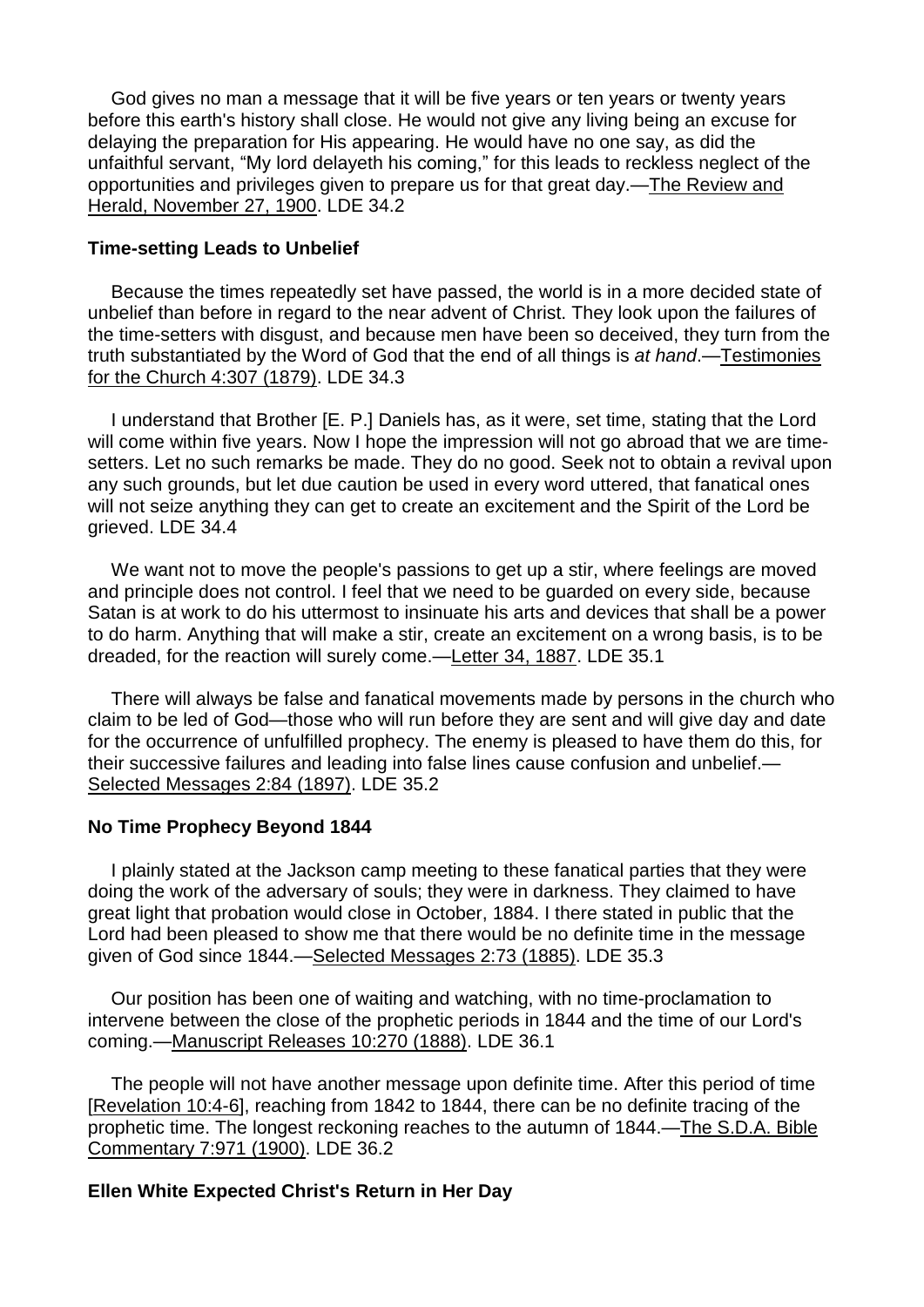I was shown the company present at the Conference. Said the angel: "Some food for worms, some subjects of the seven last plagues, some will be alive and remain upon the earth to be translated at the coming of Jesus."[—Testimonies](https://m.egwwritings.org/en/book/116.668#668) For The Church 1:131, 132 [\(1856\).](https://m.egwwritings.org/en/book/116.668#668) LDE 36.3

Because time is short, we should work with diligence and double energy. Our children may never enter college.[—Testimonies](https://m.egwwritings.org/en/book/119.734#734) for the Church 3:159 (1872). LDE 36.4

It is really not wise to have children now. Time is short, the perils of the last days are upon us, and the little children will be largely swept off before this.[—Letter](https://m.egwwritings.org/en/book/14053.3300001#3300001) 48, 1876. LDE 36.5

In this age of the world, as the scenes of earth's history are soon to close and we are about to enter upon the time of trouble such as never was, the fewer the marriages contracted the better for all, both men and women.[—Testimonies](https://m.egwwritings.org/en/book/113.1838#1838) for the Church 5:366 [\(1885\).](https://m.egwwritings.org/en/book/113.1838#1838) LDE 37.1

The hour will come; it is not far distant, and some of us who now believe will be alive upon the earth, and shall see the prediction verified, and hear the voice of the archangel and the trump of God echo from mountain and plain and sea to the uttermost parts of the earth.—The [Review](https://m.egwwritings.org/en/book/821.9045#9045) and Herald, July 31, 1888. LDE 37.2

The time of test is just upon us, for the loud cry of the third angel has already begun in the revelation of the righteousness of Christ, the sin-pardoning Redeemer.[—Selected](https://m.egwwritings.org/en/book/98.2088#2088) [Messages](https://m.egwwritings.org/en/book/98.2088#2088) 1:363 (1892). LDE 37.3

## **The Delay Explained**

The long night of gloom is trying, but the morning is deferred in mercy, because if the Master should come so many would be found unready.[—Testimonies](https://m.egwwritings.org/en/book/120.811#811) for the Church 2:194 [\(1868\).](https://m.egwwritings.org/en/book/120.811#811) LDE 37.4

Had Adventists after the great disappointment in 1844 held fast their faith and followed on unitedly in the opening providence of God, receiving the message of the third angel and in the power of the Holy Spirit proclaiming it to the world, they would have seen the salvation of God, the Lord would have wrought mightily with their efforts, the work would have been completed, and Christ would have come ere this to receive His people to their reward.... It was not the will of God that the coming of Christ should be thus delayed.... LDE 37.5

For forty years did unbelief, murmuring, and rebellion shut out ancient Israel from the land of Canaan. The same sins have delayed the entrance of modern Israel into the heavenly Canaan. In neither case were the promises of God at fault. It is the unbelief, the worldliness, unconsecration, and strife among the Lord's professed people that have kept us in this world of sin and sorrow so many years.[—Evangelism,](https://m.egwwritings.org/en/book/30.3854#3854) 695, 696 (1883). LDE 38.1

Had the church of Christ done her appointed work as the Lord ordained, the whole world would before this have been warned and the Lord Jesus would have come to our earth in power and great glory.—The Desire of Ages, 633, 634 [\(1898\).](https://m.egwwritings.org/en/book/130.3110#3110) LDE 38.2

# **God's Promises Are Conditional**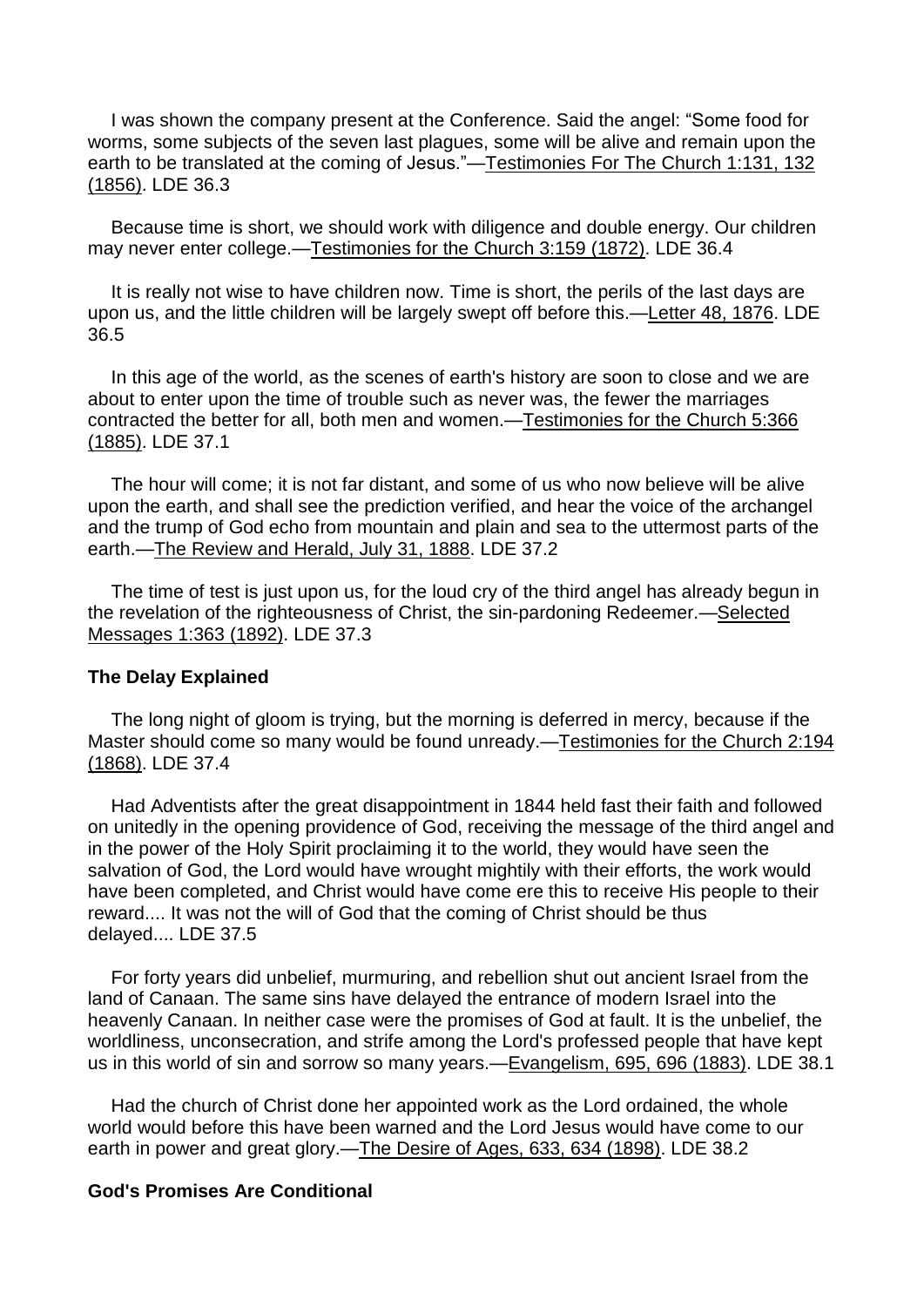The angels of God in their messages to men represent time as very short. [See [Romans](https://m.egwwritings.org/en/book/1965.57661#57661) 13:11, 12; 1 [Corinthians](https://m.egwwritings.org/en/book/1965.58150#58150) 7:29; 1 [Thessalonians](https://m.egwwritings.org/en/book/1965.60406#60406) 4:15, 17; [Hebrews](https://m.egwwritings.org/en/book/1965.61520#61520) [10:25;](https://m.egwwritings.org/en/book/1965.61520#61520) [James](https://m.egwwritings.org/en/book/1965.61937#61937) 5:8, 9; 1 [Peter](https://m.egwwritings.org/en/book/1965.62124#62124) 4:7; [Revelation](https://m.egwwritings.org/en/book/1965.63430#63430) 22:6, 7.] Thus it has always been presented to me. It is true that time has continued longer than we expected in the early days of this message. Our Saviour did not appear as soon as we hoped. But has the Word of the Lord failed? Never! It should be remembered that the promises and threatenings of God are alike conditional. [See [Jeremiah](https://m.egwwritings.org/en/book/1965.39572#39572) 18:7-10; Jonah [3:4-10.](https://m.egwwritings.org/en/book/1965.46051#46051)]... LDE 38.3

We may have to remain here in this world because of insubordination many more years, as did the children of Israel, but for Christ's sake His people should not add sin to sin by charging God with the consequence of their own wrong course of action.[—Evangelism,](https://m.egwwritings.org/en/book/30.3854#3854) 695, 696 [\(1901\).](https://m.egwwritings.org/en/book/30.3854#3854) LDE 39.1

## **What Christ Is Waiting For**

Christ is waiting with longing desire for the manifestation of Himself in His church. When the character of Christ shall be perfectly reproduced in His people, then He will come to claim them as His own. LDE 39.2

It is the privilege of every Christian, not only to look for, but to hasten the coming of our Lord Jesus Christ. Were all who profess His name bearing fruit to His glory, how quickly the whole world would be sown with the seed of the gospel. Quickly the last great harvest would be ripened, and Christ would come to gather the precious grain.[—Christ's](https://m.egwwritings.org/en/book/15.251#251) Object [Lessons,](https://m.egwwritings.org/en/book/15.251#251) 69 (1900). LDE 39.3

By giving the gospel to the world it is in our power to hasten our Lord's return. We are not only to look for but to hasten the coming of the day of God (2 [Peter](https://m.egwwritings.org/en/book/1965.62291#62291) 3:12, margin).— The Desire of Ages, 633 [\(1898\).](https://m.egwwritings.org/en/book/130.3110#3110) LDE 39.4

He has put it in our power, through cooperation with Him, to bring this scene of misery to an end.[—Education,](https://m.egwwritings.org/en/book/29.1396#1396) 264 (1903). LDE 39.5

### **A Limit to God's Forbearance**

With unerring accuracy the Infinite One still keeps an account with all nations. While His mercy is tendered with calls to repentance this account will remain open, but when the figures reach a certain amount, which God has fixed, the ministry of His wrath commences.[—Testimonies](https://m.egwwritings.org/en/book/113.1068#1068) for the Church 5:208 (1882). LDE 39.6

God keeps a record with the nations. The figures are swelling against them in the books of heaven, and when it shall have become a law that the transgression of the first day of the week shall be met with punishment, then their cup will be full.—The [S.D.A.](https://m.egwwritings.org/en/book/96.127#127) Bible [Commentary](https://m.egwwritings.org/en/book/96.127#127) 7:910 (1886). LDE 40.1

God keeps a reckoning with the nations.... When the time fully comes that iniquity shall have reached the stated boundary of God's mercy, His forbearance will cease. When the accumulated figures in heaven's record books shall mark the sum of transgression complete, wrath will come.[—Testimonies](https://m.egwwritings.org/en/book/113.2563#2563) for the Church 5:524 (1889). LDE 40.2

While God's mercy bears long with the transgressor, there is a limit beyond which men may not go on in sin. When that limit is reached, then the offers of mercy are withdrawn,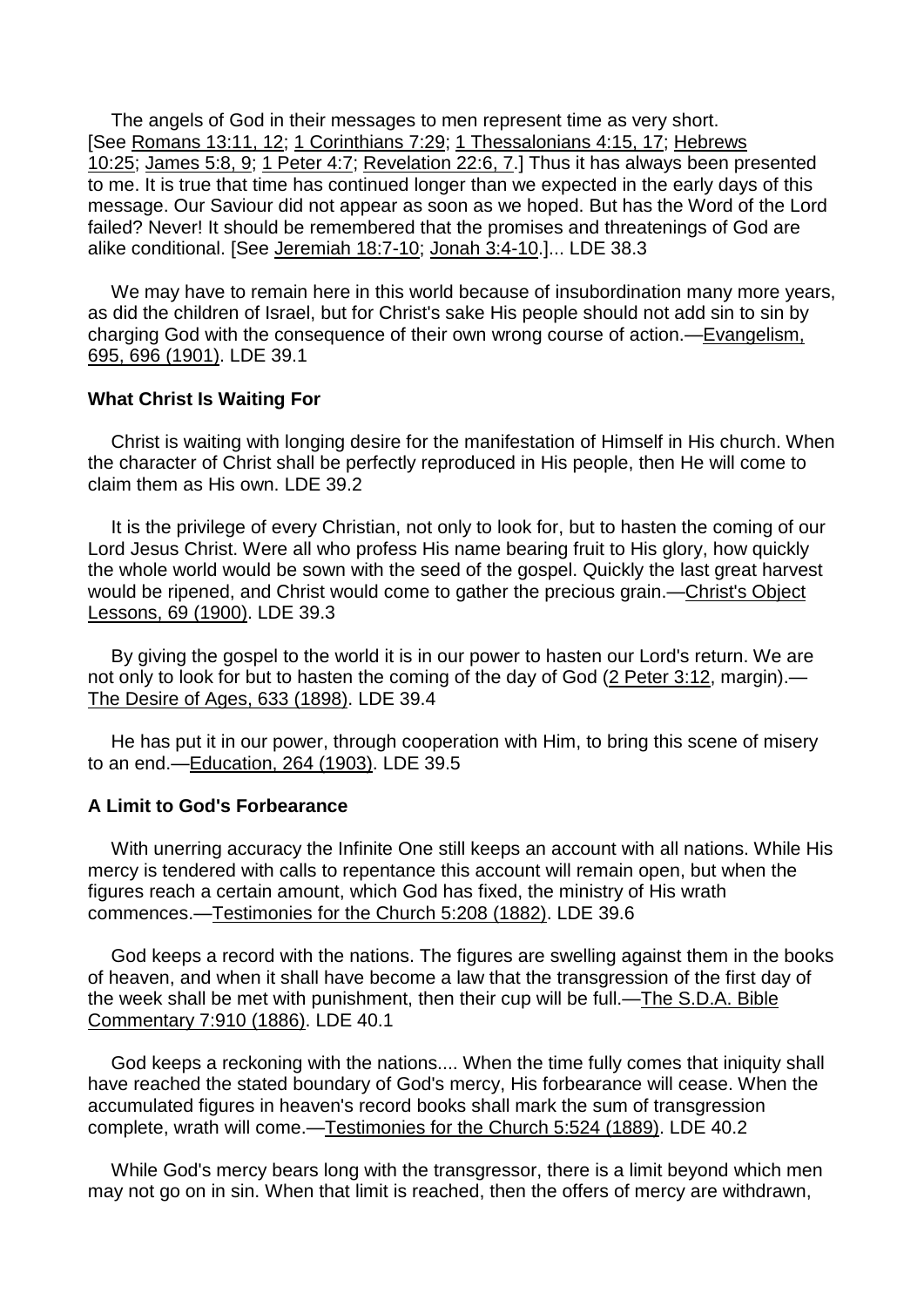and the ministration of judgment begins.[—Patriarchs](https://m.egwwritings.org/en/book/84.661#661) and Prophets, 162, 165 (1890). LDE 40.3

The time is coming when in their fraud and insolence men will reach a point that the Lord will not permit them to pass and they will learn that there is a limit to the forbearance of Jehovah.[—Testimonies](https://m.egwwritings.org/en/book/115.63#63) for the Church 9:13 (1909). LDE 40.4

There is a limit beyond which the judgments of Jehovah can no longer be delayed.— [Prophets](https://m.egwwritings.org/en/book/88.1866#1866) and Kings, 417 (c. 1914). LDE 40.5

#### **Transgression Has Almost Reached Its Limit**

Time will last a little longer until the inhabitants of the earth have filled up the cup of their iniquity, and then the wrath of God, which has so long slumbered, will awake, and this land of light will drink the cup of His unmingled wrath.[—Testimonies](https://m.egwwritings.org/en/book/116.1743#1743) For The Church 1:363 [\(1863\).](https://m.egwwritings.org/en/book/116.1743#1743) LDE 41.1

The cup of iniquity is nearly filled, and the retributive justice of God is about to descend upon the guilty.[—Testimonies](https://m.egwwritings.org/en/book/114.2403#2403) for the Church 4:489 (1880). LDE 41.2

The wickedness of the inhabitants of the world has almost filled up the measure of their iniquity. This earth has almost reached the place where God will permit the destroyer to work his will upon it.[—Testimonies](https://m.egwwritings.org/en/book/117.762#762) for the Church 7:141 (1902). LDE 41.3

Transgression has almost reached its limit. Confusion fills the world, and a great terror is soon to come upon human beings. The end is very near. We who know the truth should be preparing for what is soon to break upon the world as an overwhelming surprise.— [Testimonies](https://m.egwwritings.org/en/book/112.151#151) for the Church 8:28 (1904). LDE 41.4

#### **We Should Keep the Great Day of God Before Our Minds**

We must educate ourselves to be thinking and dwelling upon the great scenes of the judgment just before us and then, as we keep the scenes of the great day of God before us when everything will be revealed, it will have an effect upon our character. One brother said to me, "Sister White, do you think the Lord will come in ten years?" "What difference does it make to you whether He shall come in two, four, or ten years?" "Why," said he, "I think I would do differently in some things than I now do if I knew the Lord was to come in ten years." LDE 41.5

"What would you do?" said I. LDE 42.1

"Why," said he, "I would sell my property and begin to search the Word of God and try to warn the people and get them to prepare for His coming, and I would plead with God that I might be ready to meet Him." LDE 42.2

Then said I, "If you knew that the Lord was not coming for twenty years, you would live differently?" LDE 42.3

Said he, "I think I would."... LDE 42.4

How selfish was the expression that he would live a different life if he knew his Lord was to come in ten years! Why, Enoch walked with God 300 years. This is a lesson for us